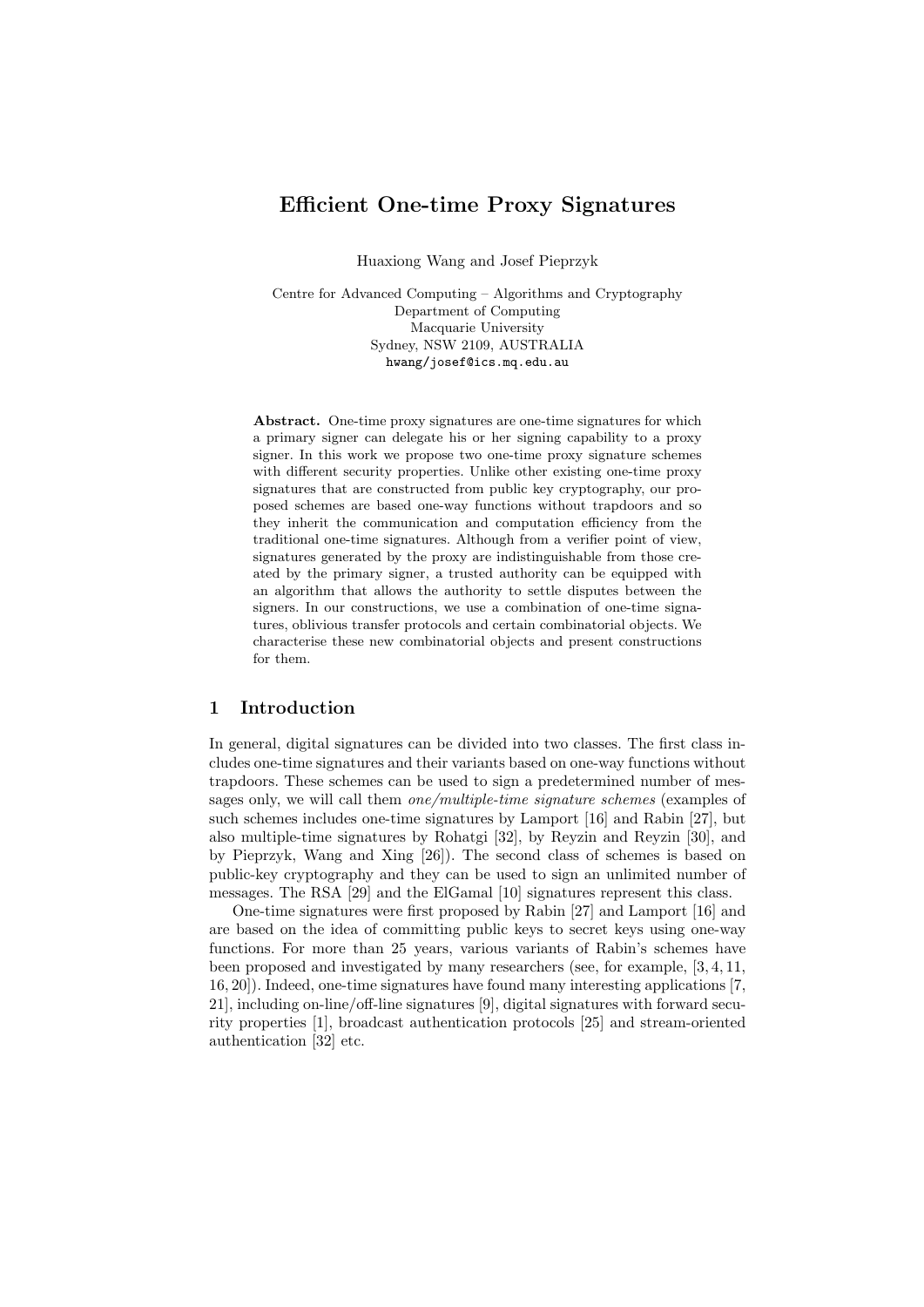One of the main advantages of one-time signatures is their reliance on oneway functions without trapdoors that can be implemented using fast hash functions such as SHA-1 or MD5. The resulting signatures are the order of magnitude faster than signatures based on public cryptography. With the advent of lowpowered, resource-constrained, small devices, such as cell phones, pagers, Palm pilots, smart cards etc. in recent years, one-time signatures have attracted more and more attention, as an attractive alternative to the traditional signatures based on public key cryptography (see, for example [15, 25, 30]).

Although digital signatures have been successfully applied to ensure the integrity, authenticity, and non-repudiation for the electronic documents, standard signatures (both based on public-key cryptography and on one-way functions) alone are too inflexible and inefficient to handle many practical requirements in new applications. Thus, many variants of the standard signatures with additional functionalities have been proposed. These include blind, undeniable, and group signatures to mention a few. Motivated by applications that require the power to sign to be transfered from one person to another, Mambo et al [19] proposed proxy signatures. Proxy signatures allow a designated person, called a proxy, to sign on behalf of a primary signer. A proxy signature convinces a verifier that the primary signer has delegated the signing power to the proxy and that the proxy has signed the message.

To our best knowledge, all the previously published proxy signatures are based on public-key cryptography. Most of the proxy signatures can be viewed as modifications of the ElGamal signature and their security typically relies on the assumption of the difficulty of the discrete logarithm problem (the DL assumption). In addition, these proxy schemes can generally be used for signing multiple messages and for multiple proxy signers.

In this paper, we will study one-time proxy signatures (or simply OTP signatures). As the name suggests, we consider one-time signatures with the additional proxy functionality. It should be noted that the notion of one-time proxy signature itself is not new, and it has been proposed by Kim et al [15] in a different context. Their signature is a variant of the ElGamal signature (or more precisely, a variant of one-time fail-stop signature [13]) and its security rests on the DL assumption. The motivation behind their work is to limit the power of the proxy signer so the proxy signer can sign once only. In contrast, our motivation is to enable the primary signer to delegate a proxy to sign in the applications where one-time signatures (based on one-way functions) are used.

To define our proxy signatures, we employ two basic cryptographic primitives as the building blocks. The first one is a one-time (or multiple-time) signature primitive based on one-way functions. The second building block is an oblivious transfer (OT) primitive. We then combine these primitives with certain combinatorial objects to obtain our OTP signatures. We formulate the general framework for proxy signatures, define their security goals and attacks against them. We then show that the efficiency of any OTP signature can be measured by the properties of the underlying combinatorial objects. We introduce proxy patterns that characterise the properties of these OTP signatures. Next, we give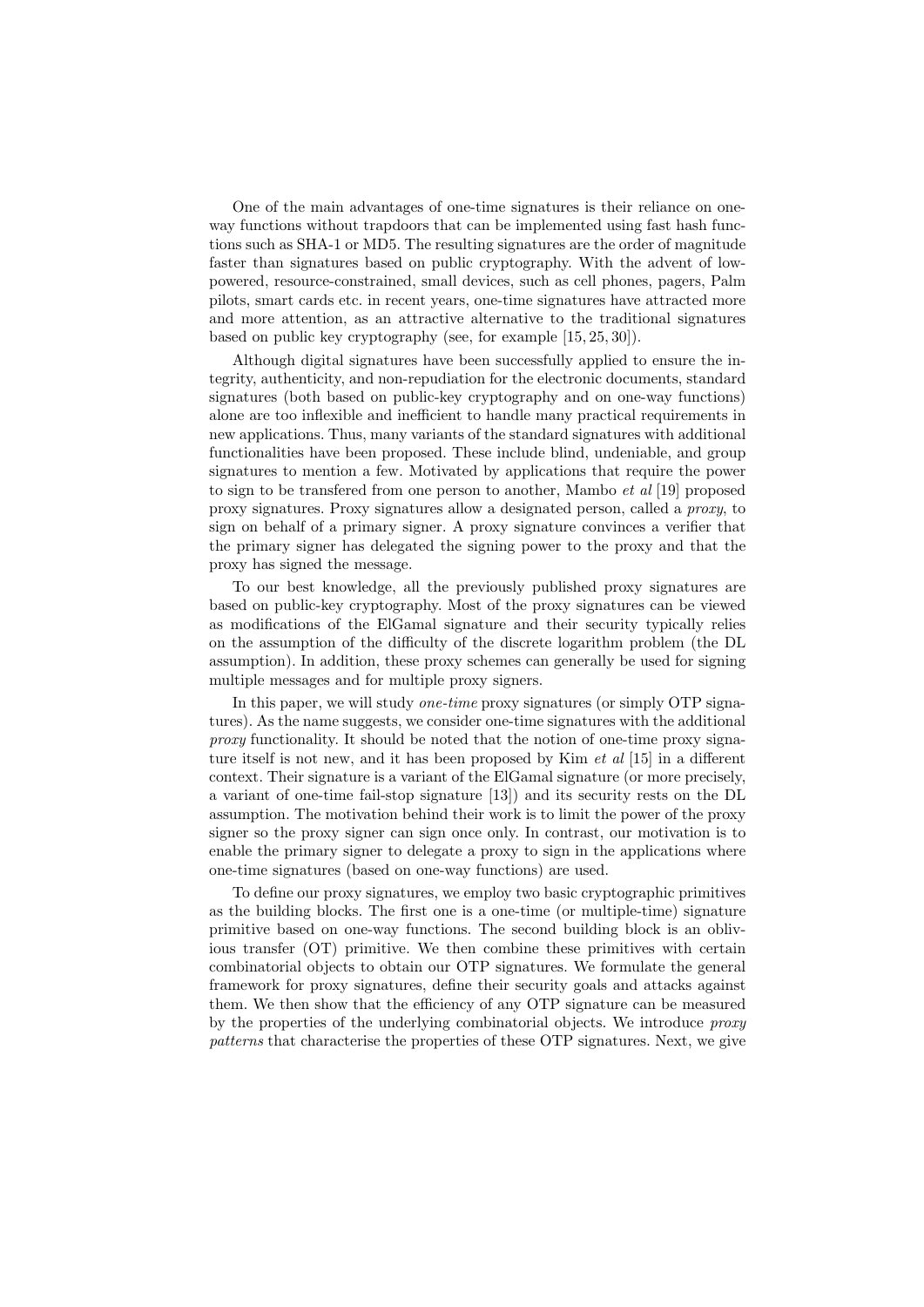constructions for the desired proxy patterns, using polynomials over finite fields and error-correcting codes, and link them with other combinatorial structures (such as Steiner systems).

The rest of the paper is organised as follows. In Section 2, we introduce our model of one-time proxy signatures. In Section 3, we consider candidates for the two building blocks that can be used to construct one-time proxy signatures. In Section 4, we propose a simple scheme for one-time proxy signatures and later we describe a basic scheme and analyse its security. In Section 5, we analyse the basic scheme and and its security against the swallow attacks. Finally, Section 6 concludes the paper.

# 2 The Model

A proxy signature enables the primary signer to delegate his/her signing capability to a proxy signer so the proxy signer can generate a signature on behalf of the primary signer. Mambo et al [19] introduced the concept of proxy signature. They defined three classes of delegation: full delegation, partial delegation and delegation by warrant. A full delegation scheme assumes that the primary signer and the proxy signer have the same secret key, so the proxy signer can sign any message that is indistinguishable from the signature generated by the primary signer. A signature with partial delegation allows the primary signer to delegate the power of signing to a proxy in such a way that the signatures generated by the primary and proxy signers are different. This is normally done by making verification algorithms different for primary and proxy signatures. In other words, proxy signatures are distinguishable from primary signatures. A signature with delegation by warrant requires an additional piece of message (called a warrant) that determines the proxy signer that is delegated by the primary signer. Signatures with full delegation do not provide non-repudiation while signatures with partial delegation do. Signatures with delegation by warrant can be implemented using double signatures and therefore, they are not as efficient as signatures with full or partial delegations.

In this paper, we are interested in one-time signatures that allow full delegation with an added feature that allows to trace the authorship of the signature (if both proxy and primary signers agree to settle a dispute). Being more precise, we are going to consider proxy signatures with full delegation, in which the private signing key of the proxy signer is derived from the private key of the primary signer. In particular, we restrict our attention to signatures that can be used once only.

Informally, a one-time proxy signature scheme (OTP signature) includes two parties: a primary signer and a proxy signer together with the following three algorithms.

Key Generation: For a given security parameter, it outputs a pair of private and public keys for the primary signer and a private key for the proxy signer. The key generation may involve a two-party protocol run between the pri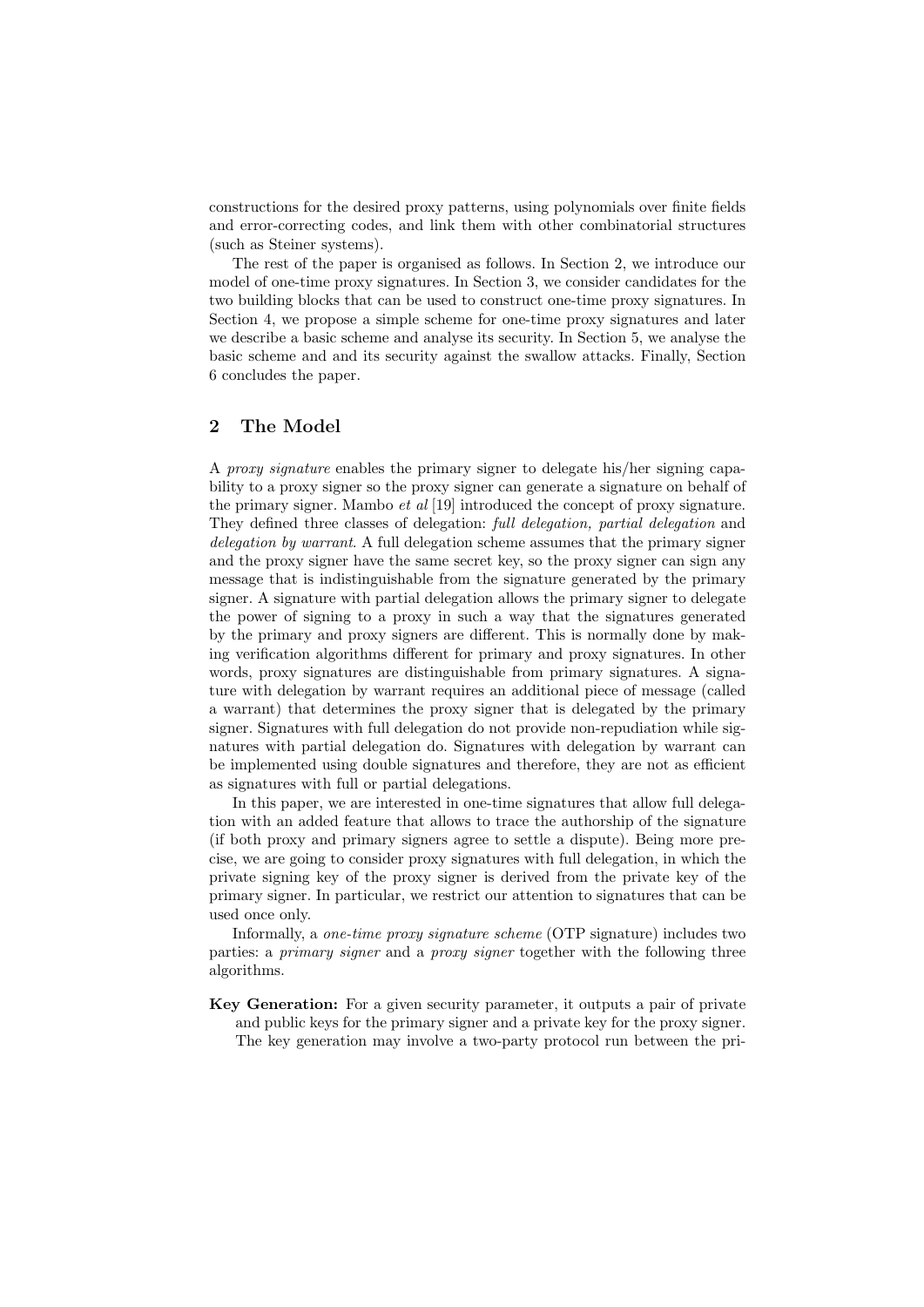mary and proxy signers, or a multi-party protocol that is run amongst three parties: the primary signer, the proxy, and a trusted authority.

- Singing: For an input that consists of a message to be signed and the private key of the signer (either primary or proxy), it outputs a valid signature.
- Verifying: For an input that includes a pair (a message and a signature) and the public key of the primary signer, it outputs either accept or reject.

In the following, we consider the basic security requirements imposed on OTP signatures. If an OTP signature satisfies the requirements, it is called *secure*.

- Unforgeability: It is infeasible for any third party (that has not been involved in signing) to forge a message/signature that passes the signature verification. This means that if a signature has been generated by the primary signer, no body (including the proxy) can forge a message/signature. Also if the signature has been generated by the proxy, then no body (including the primary signer) can forge a message/signature.
- Verifiability: For a valid signature, a verifier is convinced that the primary signer has agreed to sign a message (either the primary signer has signed it or the proxy has).
- **Traceability:** In case of a dispute between the primary and proxy signers, there exists a tracing algorithm that reveals the identity of the actual signer. That is, the algorithm guarantees that it should be infeasible for
	- the primary singer to sign a message and to claim later that it has been signed by the proxy signer.
	- the proxy signer to sign a message and to claim later that it has been signed by the primary signer.

We note that the model of our OTP signature is slightly different from previous proxy signatures in the sense that there is only one public key of the primary signer for the signature verification. Thus, from a verifier point of view, signatures generated by primary or proxy signers are indistinguishable (like in the full delegation). However, the tracing algorithm guarantees the non-repudiation property for the primary signer and the proxy singer. Thus, unlike in full delegation signatures, the primary singer and the proxy signer have different private keys for signature generation, and in case a dispute occurs between the two potential signers, the tracing algorithm is called to resolve it. We argue that the indistinguishable between the signatures by the primary signer and the proxy signer is an interesting property, for example, it can be used to protect the privacy of the actual signer. However, in this paper we are not going to explore it beyond this point.

# 3 Building Blocks

In this section, we review two cryptographic primitives that are needed in the our constructions of proxy signatures.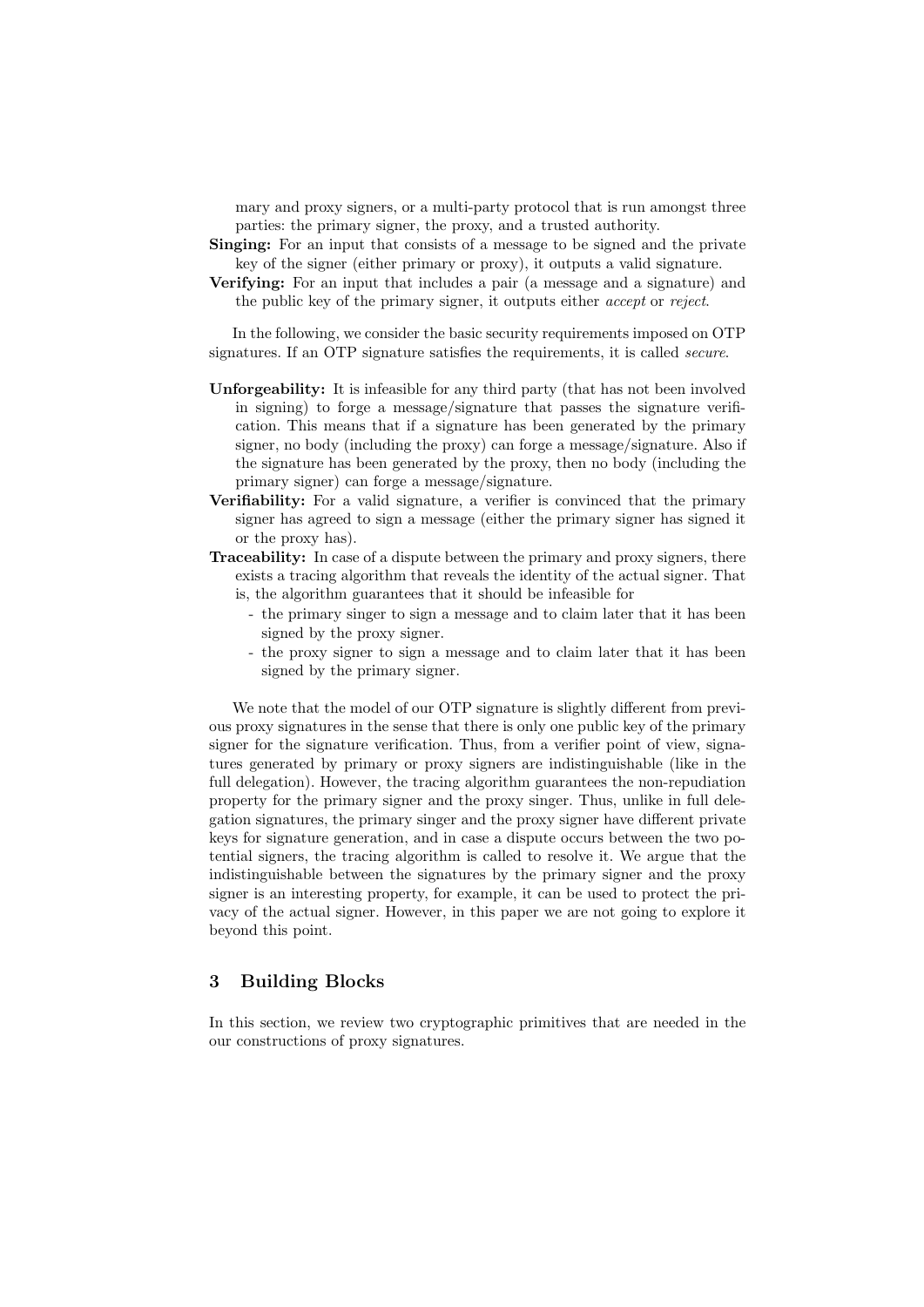#### 3.1 One-time Signature

One-time signatures are based on one-way functions. Rabin published the first one-time signature based on a private-key encryption or a one-way function without a trapdoor [27], requiring interaction between the signer and the verifier. Lamport [16] gave a non-interactive one-time signature using a one-way function. The idea of Lamport is as follows. For a given one-way function  $f$ , one selects two random strings  $x_0, x_1$  as the secret key, and publishes  $f(x_0)$  and  $f(x_1)$  as the public key. Then the single-bit message  $b \in \{0, 1\}$  can be signed by revealing  $x_b$ . Various modifications of the Lamport signature with improved efficiency and functionalities have been proposed (see, for example  $[2, 4, 5, 9, 12, 14, 21, 25, 30,$ 32]).

As our building block, we are going to use a one-time signature defined as As our building block, we are going to use a one-time signature denned as<br>follows. Let b, t, k be integers such that  $\binom{t}{k} \geq 2^b$ . Let T denote the set  $\{1, 2, ..., t\}$ and  $\mathcal{T}_k$  be the family of k-subsets of T. Let S be a one-to-one mapping from  $\{0, 1, \ldots, 2^b - 1\}$  to  $\mathcal{T}_k$  such that for a message m,  $S(m)$  assigns a unique kelement subset from  $\mathcal{T}_k$ . Let f be a one-way function operating on  $\ell$ -bit strings  $(\ell \text{ is a security parameter}).$ 

The signature scheme consists of three algorithms: key generation, signing and verification. For a given security parameter  $\ell$ , the key generator chooses at random t strings  $s_i$  of the length  $\ell$  bits and creates the secret key  $SK =$  $(s_1, \ldots, s_t)$ . The public key is the image of the secret key obtained using the one-way function f, i.e.,  $PK = (v_1, \ldots, v_t)$  such that  $v_1 = f(s_1), \ldots, v_t = f(s_t)$ .

To sign a b-bit message  $m$ , the signer interprets  $m$  as an integer between 0 and  $2^b - 1$  and computes  $S(m) = \{i_1, \ldots, i_k\} \in \mathcal{T}_k$ . The value  $s_{i_1}, \ldots, s_{i_k}$  is the signature of  $m$ .

To verify a signature  $(s'_1, s'_2, \ldots, s'_k)$  on a message m, the verifier again interprets m as an integer between 0 and  $2^b - 1$  and computes  $\{i_1, \ldots, i_k\}$  as the m-th k-element subset of  $\mathcal{T}_k$ . Finally, the verifier checks whether  $f(s'_1)$  $v_{i_1}, \ldots, f(s'_t) = v_{i_t}.$ 

**Definition 1.** We call the above one-time signature scheme a  $(t, k)$  one-time signature scheme and denote it by  $\mathcal{O} = (T, S, f)$ , or simply by  $\mathcal{O}$ . The parameters  $(t, k)$  specify efficiency of the signature.

Note that the Bos-Chaum one-time signature scheme [2] is a special case of the  $(t, k)$  scheme in which  $k = t/2$ . Note also that for a  $(t, k)$  one-time signature  $\mathcal{O} = (T, S, f)$ , the most expensive part of computation is the implementation of the mapping S. In [30], Reyzin and Reyzin present two algorithms for implementation for S with computation costs of  $O(tk \log^2 t)$  or  $O(k^2 \log t \log k)$ . In [26], Pieprzyk et al give more efficient implementations for S through the explicit constructions of S using polynomials over finite fields, error-correcting codes, and algebraic curves.

#### 3.2 Oblivious Transfer (OT)

An oblivious transfer (OT) refers to a two-party protocol executed between a sender  $S$  and a receiver  $R$ . The goal of the protocol is to transfer the knowledge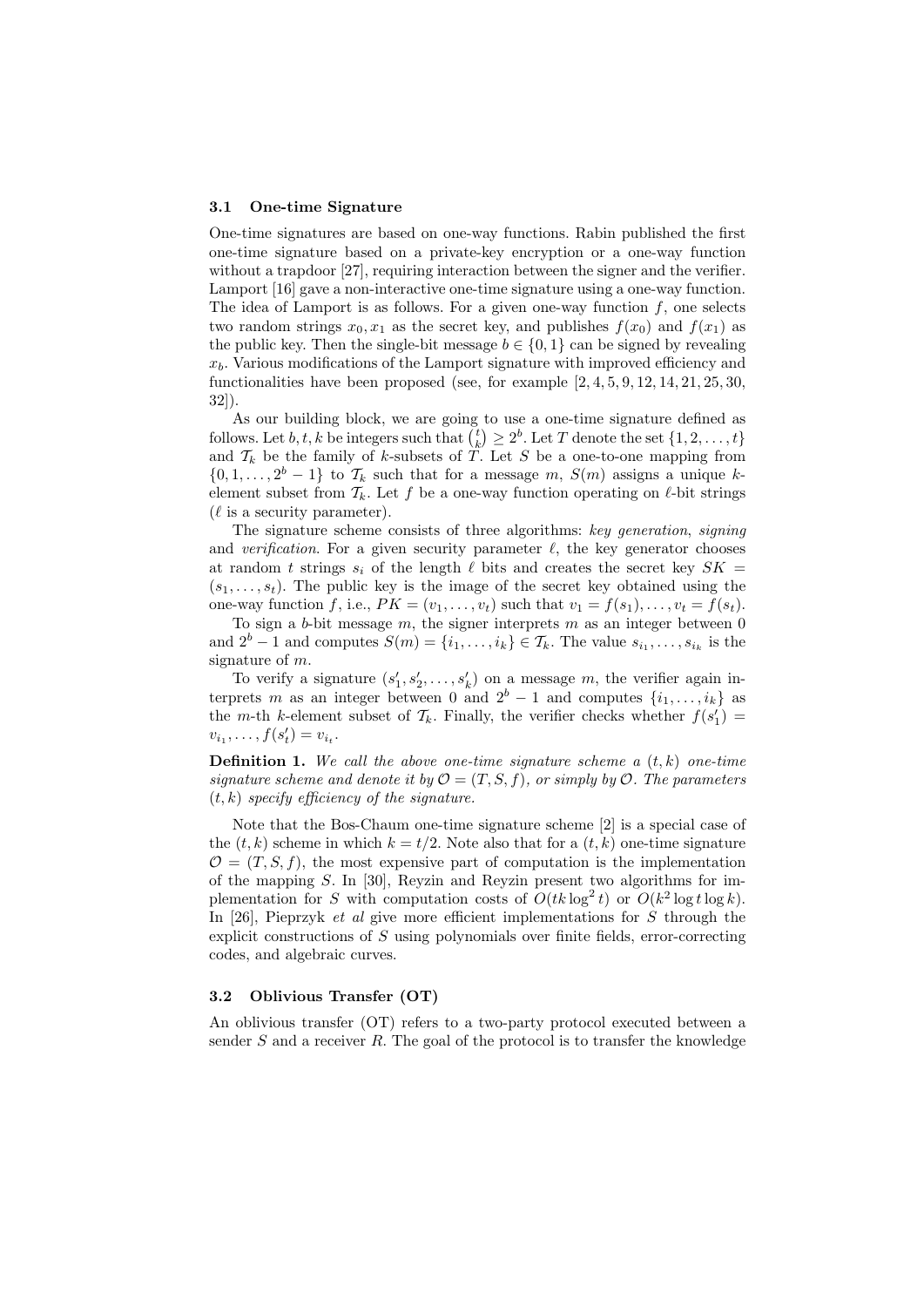about an input string held by the sender to the receiver in such a way that the receiver learns some part of the input but the sender cannot figure out which part of the input is now known to the receiver. Consider a 1-out-n oblivious transfer  $(OT_1^n)$  protocol. The sender S has n secrets (strings)  $m_1, m_2, \ldots, m_n$ , and is willing to disclose one of them  $(m_{\alpha})$  to R for some index  $\alpha$  chosen by R. However, R does not want to reveal its choice of the index  $\alpha$  to S and at the same time,  $S$  does not want  $R$  to gain any information about other secrets  $m_i, i \neq \alpha$ . In general, we may have a k-out-n oblivious transfer  $(OT_k^n)$ , in which R may choose  $k$  indices out of  $n$ .

The concept of oblivious transfer has been introduced by Rabin in 1981 [28] and it has been extensively studied (see, for example, [8, 22, 23]). Here is an example of  $OT_1^n$  proposed recently by Tzeng [33], which is among the most efficient OT protocols proposed so far. Let  $g$  and  $h$  be two (public) generators in a q-order group  $G_q$ , where q is prime. Assume that the secret input of S is  $m_1, m_2, \ldots, m_n \in \tilde{G}_q$ , and the choice of R is  $\alpha, 1 \leq \alpha \leq n$ . The protocol proceeds as follows.

1.  $R \to S : y = g^r h^\alpha$  for a random  $r \in \mathcal{Z}_q$ ,

2. S randomly chooses n elements  $k_i \in \mathcal{Z}_q$  and

$$
S \to R : c_i = (g^{k_i}, m_i(y/h^i)^{k_i}), \ 1 \le i \le n.
$$

3. R computes  $m_{\alpha} = b/a^{r}$ , assuming  $c_{\alpha} = (a, b)$ .

It is proved in [33] that in the above  $OT_1^n$  protocol, the confidentiality of the receiver choice is unconditionally secure and the confidentiality of un-chosen secrets is at least as strong as the hardness of the decision Diffie-Hellman problem. As to computations required in the protocol, the receiver needs to compute 2 modular exponentiations and the sender computes  $2n$  modular exponentiations.

## 4 One-time Proxy Signatures

Our basic idea behind the constructions of OTP signatures is as follows. The primary signer generates  $n$  private/public key pairs for one time signatures, say  $(s_k, pk_1), \ldots, (sk_n, pk_n)$ . The proxy signer gains one of the *n* private keys, say  $sk_i$  in such a way that the primary signer does not know, which key was obtained by the proxy signer, i.e., the primary signer does not know the index  $i$ . The primary signer publishes the public key  $pk_1, \ldots, pk_n$  in an authenticated way. The proxy signer uses  $sk_i$  to sign the message, which can be verified by anyone who knows the public key. Note that the verification of signatures generated by primary and proxy signers is the same.

To prevent cheating by signers, a tracing algorithm has to be carefully designed. The algorithm should be run by a trusted authority and should identify the true signer with a high probability. Note that the oblivious transfer enables us to identify the true signer. To do this, the trusted authority always asks the proxy to sign the disputed message again. If the proxy is unable to produce a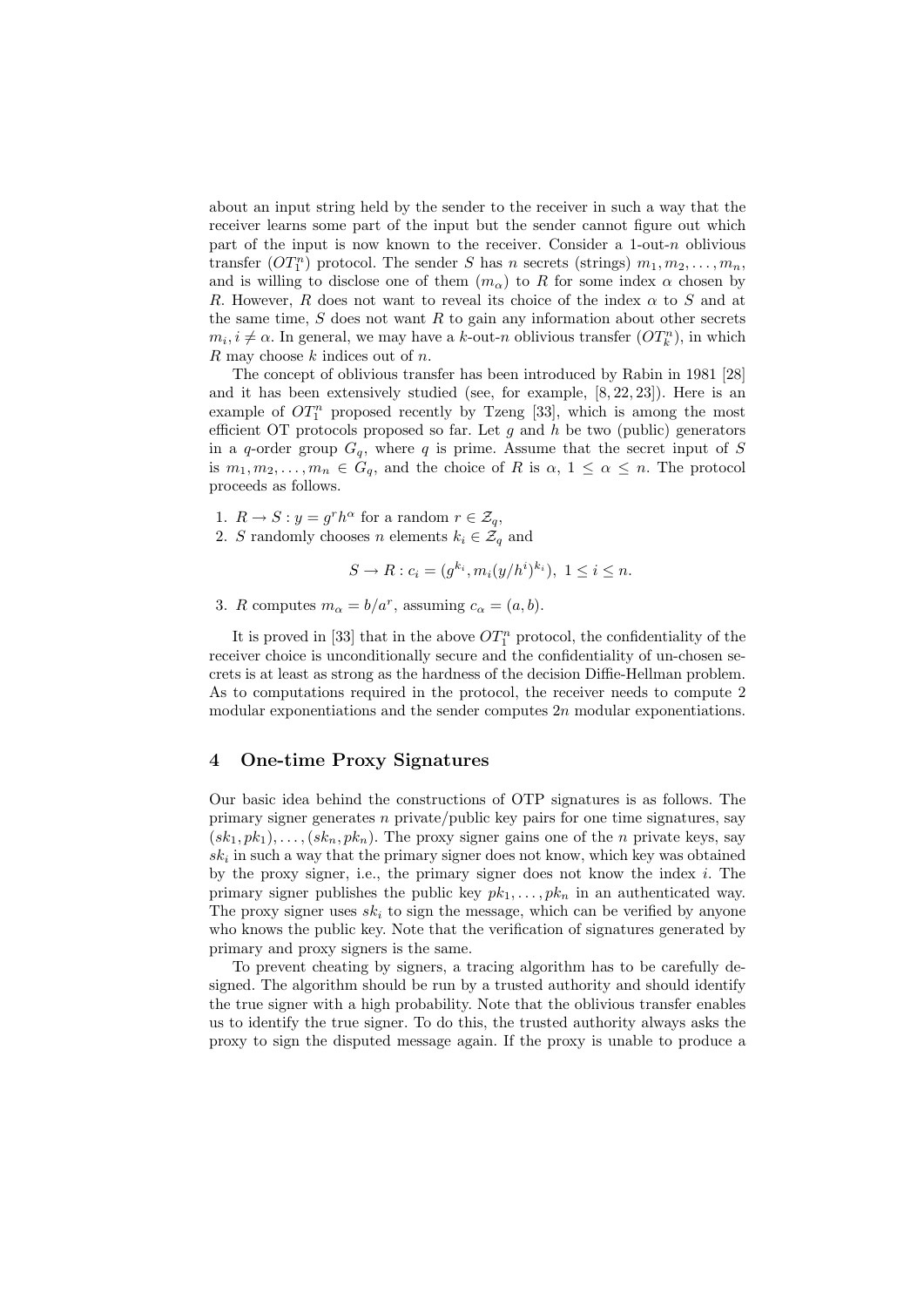different signature it means that either the proxy really signed the message or the primary signer has applied the same secret key as proxy (this event happens with the probability  $1/n$ ).

#### 4.1 A simple proxy signature scheme

We present a simple and somewhat trivial scheme to illustrate the basic idea. Then we improve its efficiency using some combinatorial techniques. The scheme is based on a  $(t, k)$  one-time signature  $\mathcal{O} = (T, S, f)$  and an oblivious transfer protocol  $OT_1^n$  (or  $OT_k^n$ ), and it works as follows.

Key Generation: It consists of the following three steps.

- The primary signer randomly chooses an  $n \times t$  array  $A = (s_{ij})_{n \times t}$  as her private key. Each row holds t secret keys of an instance of the  $(t, k)$ one-time signature  $\mathcal{O}$ . The public key is  $V = (v_{ij})_{n \times t}$ , where  $v_{ij} = f(s_{ij})$ and f is the one-way function from  $\mathcal{O}$ .
- The primary and proxy signers execute an  $OT<sub>1</sub><sup>n</sup>$  (or  $OT<sub>k</sub><sup>n</sup>$ ) protocol. At the end of the protocol, the proxy signer learns one row from  $A$ , say  $(s_{i1}, \ldots, s_{it})$ , as his private key, but nothing more. The primary signer has no information about the index i.
- The proxy singer applies f to  $(s_{i1}, \ldots, s_{it})$  and compares the results with the *i*th row of public array  $V$ . If the check fails to hold, the proxy exits the scheme and complains to the primary signer.
- **Signing:** The proxy signer applies the *i*th row of A, i.e.,  $(s_{i1}, \ldots, s_{it})$ , as his private key of the one-time signature  $\mathcal O$  and signs the message  $m$ . That is the proxy signer first computes  $S(m) = \{j_1, \ldots, j_k\} \subseteq \{1, \ldots, t\}$  and then reveals m and the signature  $\delta = \{(s_{ij_1}, \ldots, s_{ij_k}), i\}.$
- Verifying: This part follows the steps necessary to verify an instance of the  $(t, k)$  one-time signature.

Security We discuss the security requirements of the scheme. Obviously, unforgeability and verifiability of the OTP signature follow directly from the unforgeability and verifiability of the underlying one-time signature  $\mathcal{O}$ . What we need to consider is the traceability of the true signer (in case of cheating attempts from either the proxy or the primary signer).

Unforgeability against the primary signer: Assume that the primary singer wants to cheat. She generates a signature for a message  $m$  and later claims that it was generated by the proxy signer. Note that to sign  $m$ , the primary signer has to choose a row of  $A$  and to sign using the chosen instance of one-time signature. Suppose that she has chosen  $j$ th row of  $A$ . The generated signature is  $\delta_j = \{(s_{ji_1}, \ldots, s_{ji_k}), j\}$ , where  $S(m) = \{i_1, \ldots, i_k\}$ . The proxy signer can prove that the signature was not generated by him, by revealing another signature for m using his private key  $(s_{i1},...,s_{it})$ . That is, he reveals the signature  $\delta_i =$  $\{(s_{ii_1},\ldots,s_{ii_k}),i\}$ , which shows that  $\delta_i\neq\delta_j$ . As the proxy signer knows only one row of the private keys, he can only sign the message with one of the rows, so  $\delta_j$  must have been generated by the primary signer. The OT protocol provides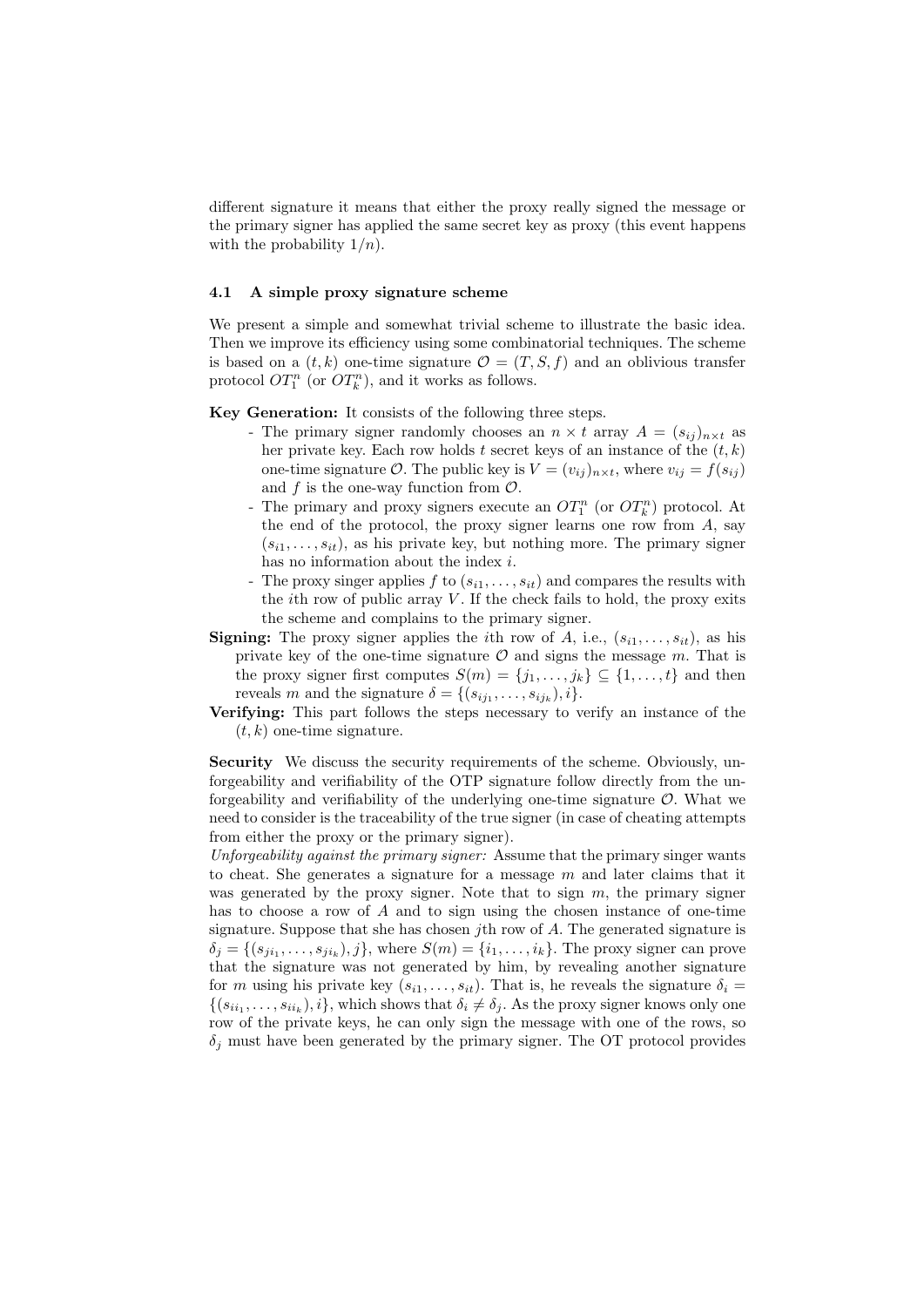unconditional security for the proxy signer and the probability of success of the primary signer is  $1/n$ .

Unforgeability against the proxy singer: Suppose that the proxy signer wants to cheat, he generates a signature, later denies it and claims that the primary signer (or someone else) has generated the signature. His claim can be accepted only if he can generate a different signature for the same message. In other words, the proxy is able to produce two different signatures for the same message. This is impossible unless, he is able to break the OT protocol or to invert the one-way function.

We stress that the tracing algorithm is called only if the dispute between the primary signer and the proxy signer occurs. The knowledge of a valid signature alone is not sufficient to identify the actual signer (the signature provides full delegation).

Efficiency We look at the efficiency of the scheme. The signing and verification of the signature are exactly the same as the underlying one-time signature scheme, so could be very fast. The key generation requires  $n$  times costs of key generation for one-time signatures, plus the cost of running an  $OT<sub>1</sub><sup>n</sup>$  (or  $OT<sub>t</sub><sup>n</sup>$ ) protocol. The length of public and secret keys increases n times as well. However, observe that the key generation, which is the most expensive part of computations, can be precomputed. Furthermore, an expensive OT protocol can be avoided if a third trusted party helps during the key generation. The private key of the primary signer can be discarded after the key generation. In the next section we propose methods to reduce the public key length.

#### 4.2 The basic proxy signature scheme

To decrease the probability of successful cheating by the primary signer, it is required to increase the parameter n and consequently the number of rows in  $A$ . This causes that the simple proxy signature secure against a dishonest primary signer must have a long private/public key. We show that the simple proxy signatures can be converted into proxy signatures with shorter public keys using combinatorial techniques.

**Definition 2.** Given a set  $X = \{x_1, \ldots, x_M\}$  and an  $n \times t$  array  $C = [c_{ij}]$  with entries from X. The array C is called a  $(t, k, n, M)$  proxy pattern, denoted by  $PP(t, k, n, M)$ , for a  $(t, k)$  one-time signature if

- 1. each row of  $C$  contains t different elements of  $X$ ,
- 2. any two distinct rows of C have at most  $k-1$  common elements, i.e., for any  $i \neq j$ ,

 $|\{c_{i1}, \ldots, c_{it}\}| \cap \{c_{i1}, \ldots, c_{it}\}| < k.$ 

For a given  $PP(t, k, n, M)$ , we combine it with a  $(t, k)$  one-time signature to construct an OTP signature that is a generalisation of the simple scheme presented above. Without the loss of generality, assume that  $C = (c_{ij})$  is a  $PP(t, k, n, M)$  with entries taken from  $X = \{1, \ldots, M\}$  and  $\mathcal{O} = (T, S, f)$  is a  $(t, k)$  one-time signature. Our basic proxy signature works as follows.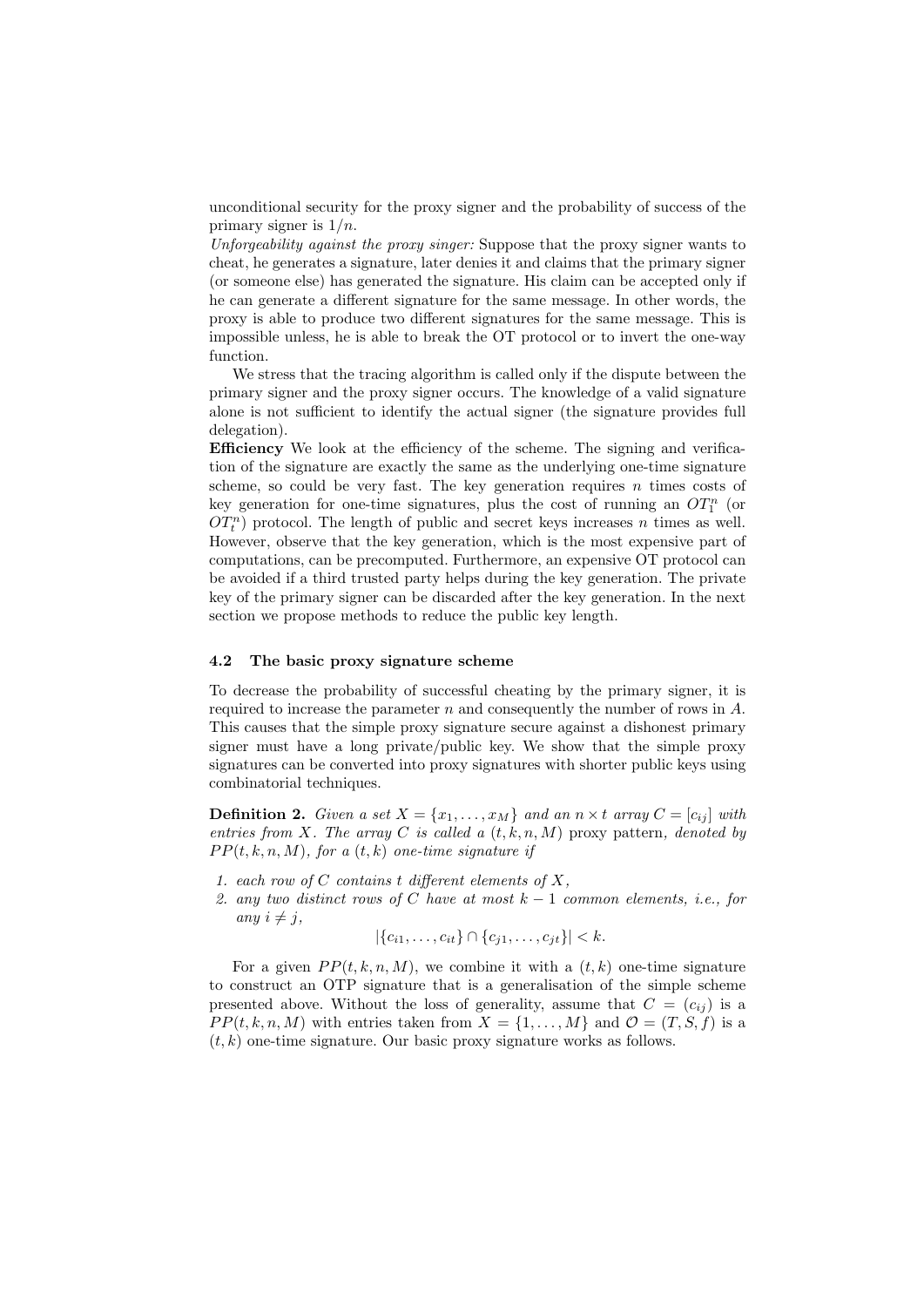Key Generation: It goes through the following three steps.

- The primary signer randomly chooses M distinct values  $(s_1, s_2, \ldots, s_M)$ as the private key (for example, each  $s_i$  is an  $\ell$ -bit string if the underlying one-time signature  $\mathcal O$  is defined for the security parameter  $\ell$ ). The public key is  $V = (v_1, ..., v_M)$ , where  $v_i = f(s_i), i = 1, ..., M$ .
- The primary and proxy signers execute an  $OT_t^M$  protocol. At the end of the protocol, the proxy signer learns the *i*th row of C, that is  $(s_{c_{i1}}, \ldots, s_{c_{it}})$ , as his private key, but nothing more. The primary signer has no information about the index  $i$ .
- The proxy singer applies f to  $(s_{c_{i1}}, \ldots, s_{c_{it}})$  and checks the results with the corresponding components of the public key  $V$ . If the check fails, the proxy aborts and complains.
- **Signing:** For a given message m, the proxy signer applies his private key  $(s_{c_{i1}}, \ldots, s_{i1})$  $s_{c_{it}}$  to the one-time signature  $\mathcal O$  and signs the message. That is, the proxy signer first computes  $S(m) = \{j_1, \ldots, j_k\} \subseteq \{1, \ldots, t\}$  and then reveals the signature  $\delta = \{(s_{c_{ij_1}}, \ldots, s_{c_{ij_k}}), i\}.$
- **Verifying:** It follows the verification of the  $(t, k)$  one-time signature (applied to the appropriate instance of the one-time signature) in a straightforward manner.

It is easy to see that the security of this scheme is similar to the security of the simple scheme. The traceability is guaranteed by the properties of the proxy pattern C, that is, any two rows will have at most  $k-1$  common elements. Since a signature requires the knowledge of  $k$  secret values of the private key, the proxy signer can resolve disputes by showing two valid signatures (corresponding to two different rows of  $C$ ).

The main advantage of the basic signature scheme is a reduction of the length of public key (and the corresponding private key) from  $nt$  values to  $M$  values. In the remainder of this section, we will give constructions for proxy patterns with small M and derive a bound on the minimal value for M.

#### 4.3 Constructions of proxy patterns

It is easy to see that the simple signature uses a trivial  $PP(t, k, n, nt)$  for any  $k, 1 \leq k \leq t$ . By fixing k, as this is the case for the underlying  $(k, t)$  one-time signature, we are able to construct a  $PP(t, k, n, M)$  such that M is significantly smaller than  $nt$ , and so to reduce the length of the public key.

Assume  $GF(q)$  is a finite field with q elements and  $a_1, \ldots, a_t$  are t distinct elements from  $GF(q)$ . We construct a  $PP(t, k, n, M)$  as follows. Consider a set  $X = \{a_1, \ldots, a_t\} \times GF(q)$  and all polynomials of the degree at most  $k-1$ over  $GF(q)$ . Next write them as  $g_1(x), \ldots, g_{q^k}(x)$ . Note that there are  $q^k$  such polynomials. Further define a  $q^k \times t$  array  $C = [c_{ij}]$  with entries taken from X, so

 $c_{ij} = (a_j, g_i(a_j)),$  for  $i = 1, 2, ..., q^k, j = 1, 2, ..., t.$ 

Now we show that C is a  $PP(t, k, q^k, qt)$ . Indeed, for  $1 \leq i \leq q^k$ , the *i*th row of  $C$  is

$$
((a_1, g_i(a_1)), (a_2, g_i(a_2)), \ldots, (a_t, g_i(a_t))).
$$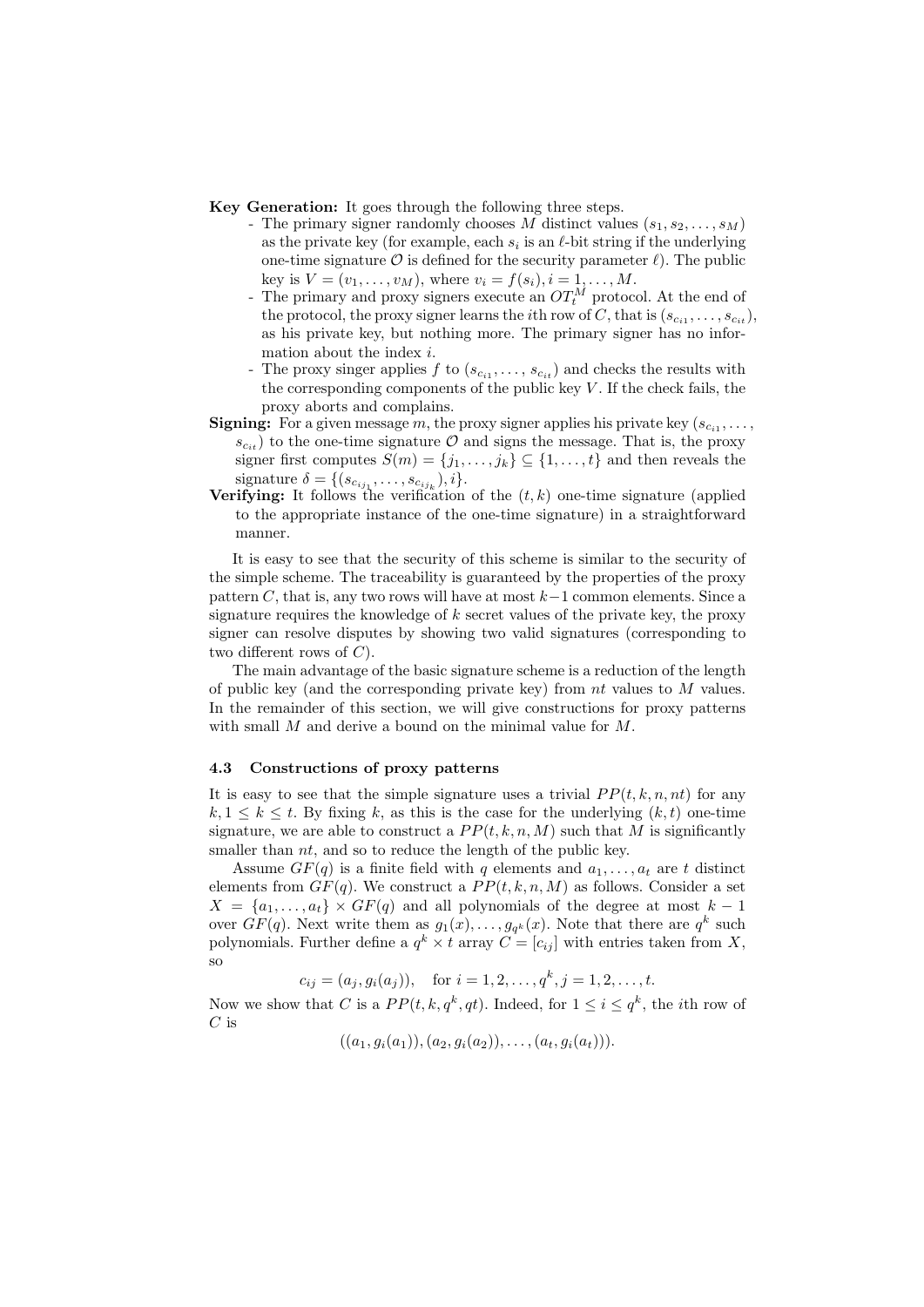Thus, for  $i \neq j$ ,

$$
|\{((a_1, g_i(a_1)), \ldots, (a_t, g_i(a_t))\} \cap \{((a_1, g_j(a_1)), \ldots, (a_t, g_j(a_t))\}|
$$
  
=  $|\{a \mid g_i(a) = g_j(a)\}|$   
=  $|\{a \mid (g_i - g_j)(a) = 0\}|$   
<  $k$ 

otherwise there are k or more than k roots for the polynomial  $g_i - g_j$ . But  $g_i - g_j$ is a polynomial of degree at most k, it follows that  $g_i = g_j$  which contradicts that  $i \neq j$ . We have proved the following result.

**Theorem 1.** Let q be a prime power. For any integers t, k such that  $k \le t \le q$ , there exists a  $PP(t, k, q^k, qt)$ .

Note that for the simple proxy signature, a  $PP(t, k, q^k, q^k t)$  is required. Thus, for the fixed parameters  $t, k$  and  $q^{k+1}$ , we can reduce the number of elements in the public key from  $q^k t$  for the simple proxy signature to qt in the basic proxy signature.

A generalisation of the above polynomial construction uses error-correcting codes. Let Y be an alphabet of q elements. An  $(N, W, D, q)$  code is a set M of W vectors in  $Y^N$  such that the Hamming distance between any two distinct vectors in  $M$  is at least  $D$ . Consider an  $(N, W, D, q)$  code  $M$ . We write each codeword as  $m_i = (m_{i1}, \ldots, m_{iN})$  with  $m_{ij} \in Y$ , where  $1 \le i \le W, 1 \le j \le N$ . For a set  $X = \{1, \ldots, N\} \times Y$ , we define a proxy pattern  $C = (c_{ij})$  as follows,

$$
c_{ij} = (j, m_{ij}),
$$
 for  $i = 1, 2, ..., W, j = 1, 2, ..., N.$ 

Now for each distinct  $i, j$ , we have

$$
|\{c_{i1}, c_{i2}, \dots, c_{iN}\} \cap \{c_{j1}, c_{j2}, \dots, c_{jN}\}|
$$
  
= |\{(k, m\_{ik}) : 1 \le k \le N\} \cap \{(k, m\_{jk}) : 1 \le k \le N\}|  
= |\{k : m\_{ik} = m\_{jk}\}|  
< N - D + 1.

This shows that the array C constructed above is a  $PP(N, N - D + 1, W, Nq)$ . We then have

**Theorem 2.** If there exists an  $(N, W, D, q)$  code, then there exists a  $PP(N, N - q)$  $D + 1, W, Nq$ .

In the coding theory, it is known that for given  $k$  and  $q$  there are constructions (e.g. using algebraic geometry codes [24]) for  $(N, W, D, q)$  codes for which  $N = O(\log W)$ . In the context of proxy patterns, this means that there exists  $PP(N, N-D, W, Nq)$  in which  $N = O(\log W)$ . Applying this observation to onetime proxy signature, we can reduce the number of elements in the public key from  $O(n)$ , for the simple proxy signature, to  $O(\log n)$  for the proxy signature based on the coding construction.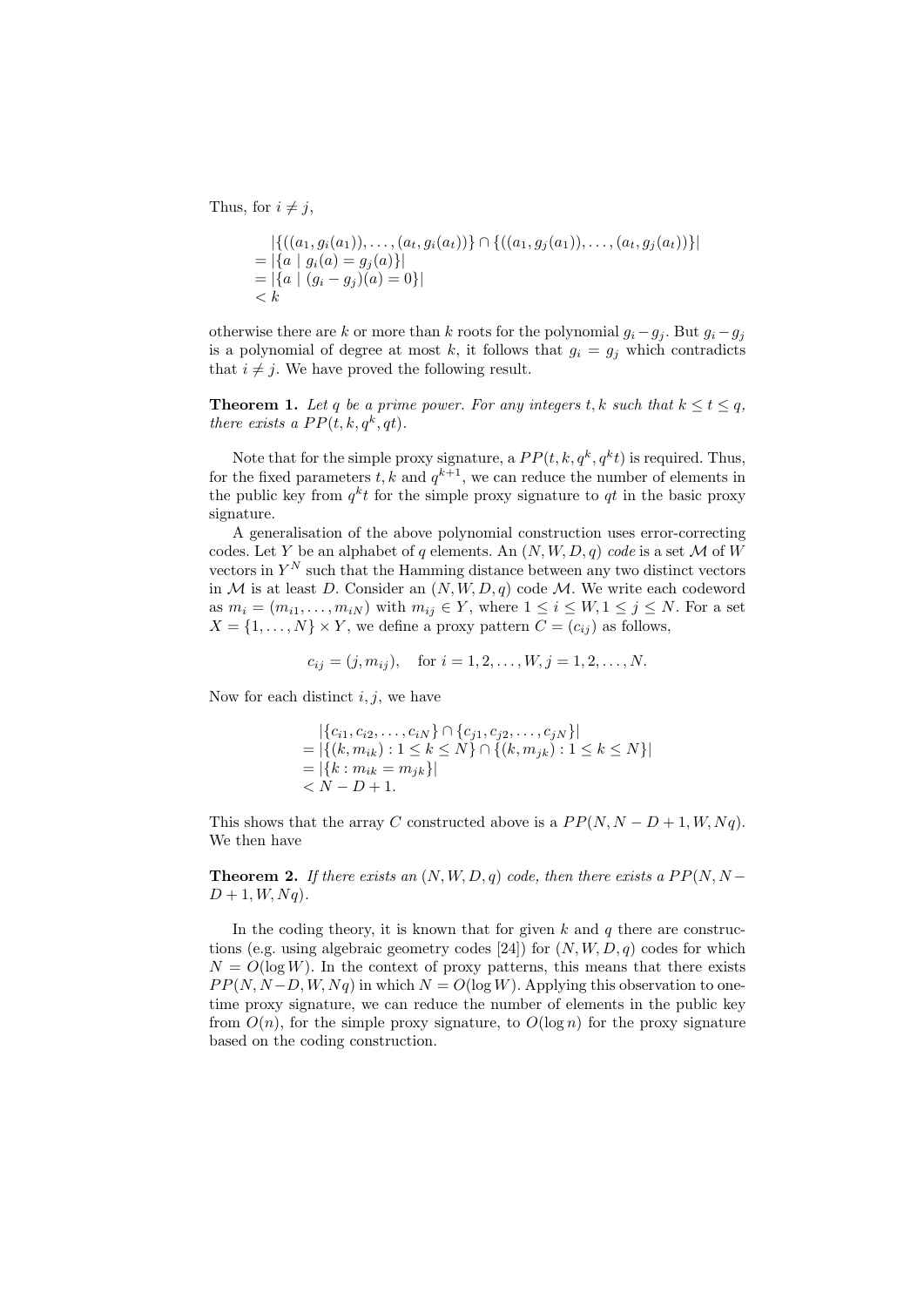#### 4.4 Bounds for proxy patterns

To minimise the success probability of cheating by the primary signer, we need to have a  $PP(t, k, n, M)$  for which the value n is as large as possible while other parameters  $t, k$  and  $M$  are fixed. In the following we derive an upper bound for such  $n$ .

**Theorem 3.** For any  $PP(t, k, n, M)$ , the following inequality holds

$$
n \le \frac{\binom{M}{k}}{\binom{t}{k}}.
$$

*Proof.* Assume that  $C = [c_{ij}]$  is a  $PP(t, k, n, M)$  with entries taken from an Mset of X. For each row i, we associate a subset  $B_i$  of X, i.e.,  $B_i = \{c_{i1}, \ldots, c_{it}\} \subseteq$ X, where  $i = 1, ..., n$ . Clearly,  $|B_i| = t$  and  $|B_i \cap B_j| < k$  for all  $i, j$  where  $i \neq j$ . For each  $1 \leq i \leq n$ , denote  $\mathcal{R}_i$  to be the family of all the k-subsets of  $B_i$ . This implies that  $|\mathcal{R}_i| = \binom{t}{k}$ . Now we claim that  $\mathcal{R}_i \cap \mathcal{R}_j = \emptyset$  for each  $i \neq j$ . If this claim is not true or  $B \in \mathcal{R}_i \cap \mathcal{R}_j$  is a k-subset of X, then B is a k-subset of both  $B_i$  and  $B_j$ , which contradicts the fact that  $|B_i \cap B_j| < k$ . Thus we have

$$
\binom{M}{k} \geq |\cup_{i=1}^n \mathcal{R}_i| = n|\mathcal{R}_i| = n\binom{t}{k}.
$$

The desired result follows immediately.  $\Box$ 

Next, we show that the bound in Theorem 3 is tight for some parameter set. Recall that a *Steiner system*  $S(k, t, M)$  is a pair  $(X, \mathcal{B})$ , where X is a set of M elements called *points* and  $\beta$  is a family of *t*-subsets of X called *blocks*, such that every k-subset of points is contained in a unique block. It is known that the that every *k*-subset of points is contained in a<br>number of blocks of an  $S(k, t, M)$  is  $\binom{M}{k}/\binom{t}{k}$ .

**Corollary 1.** An  $PP(t, k, n, M)$  with  $n = \binom{M}{k}$ ¢ /  $\binom{t}{k}$ ¢ exists if and only if there exists an  $S(k, t, M)$ .

*Proof.* Let  $(X, \mathcal{B})$  be an  $S(k, t, M)$ . For each block, associate a row of an  $n \times t$ array in a natural way, i.e., entries of the ith row are assigned to the elements in the block  $B_i$ . It is easy to see that assignment gives rise to a  $PP(t, k, n, M)$ in the block  $B_i$ . It<br>with  $n = {M \choose k} / {t \choose k}$ . ¢ ¢

On the other hand, assume that C is a  $PP(t, k, {M \choose k})$ /  $\binom{t}{k}$  $, M$ ) with entries from M-set X, each row of C is a subset of X, we obtain a set system  $(X, \mathcal{B})$ from *M*-set *A*, each row of C is a subset of *A*, we obtain a set system  $(A, B)$ <br>where  $B = {B_i : 1 \le i \le {M \choose k}/ {t \choose k}}$ . It is clear that each *k*-subset of *X* appears in at most one block. So we need to show that it is contained in at least one block. Using the same notation as in Theorem 3, we know that each block  $B_i$ block. Using the same notation as in Theorem 3, we know that each block E<br>contributes  $\binom{k}{k} k$ -subsets  $\mathcal{R}_i$  of X. Since  $\mathcal{R}_i$  are disjoint and there are  $\binom{M}{k} / \binom{t}{k}$ such  $\mathcal{R}_i$ , which gives rise all the  $\binom{M}{k}$  possible choices of k-subsets of X, that means that any k-subset must be in one of the  $R_i$ . This concludes the proof.  $\Box$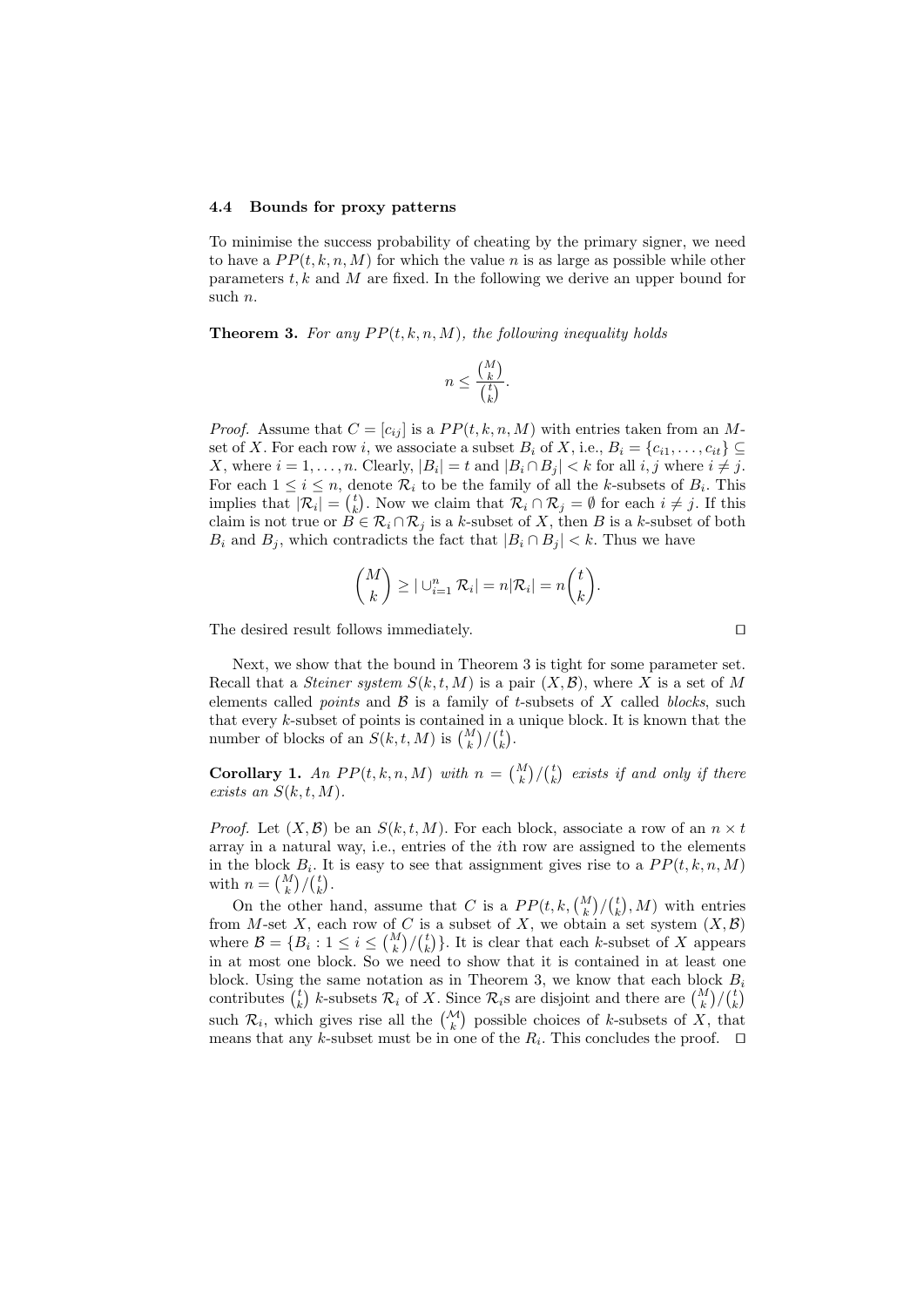## 5 Proxy Signatures Secure against Swallow Attacks

Consider the following attack: suppose the primary signer has seen a valid signature  $(m, \delta)$  produced by the proxy. She knows that the private key of the proxy signer is the *i*th row of the proxy pattern. Now the primary signer *swallows* the signature generated by the proxy signer, and generates the signature for another new message, using the private key of the proxy signer. In this case, the proxy signer is unable to prove his innocence. We will call it, the swallow attack.

In order to protect proxy signatures against the swallow attack, the primary signer should not be able to guess the private key of the proxy from a signature produced by the proxy. Looking at a message and its signature, the primary signer should not be able to determine the private key of the proxy. In other words, a single proxy signature should point at many (potential) private keys of the proxy. On the other hand, there should not be too many private keys corresponding to a given proxy signature. Otherwise, the proxy signature can be subject to an attack in which the primary signer chooses at random the proxy private key (without looking at the signature) and succeeds with a high probability. Based on this observation, we propose a new proxy signature that is secure against the swallow attack.

First we need some notation. Let  $C = (c_{ij})$  be an  $n \times t$  array with entries from an M-set of X. For any  $1 \leq i \leq n$  and  $1 \leq j_1 \leq j_2 \leq \cdots \leq j_k \leq t$ , we denote

$$
C[i; j_1, j_2, \ldots, j_k] = \{ \ell \mid c_{\ell j_1} = c_{ij_1}, \ldots, c_{\ell j_k} = c_{ij_k} \}.
$$

In other words,  $C[i; j_1, j_2, \ldots, j_k]$  is the set of indices of the rows which are identical to *i*th row when restricted to the  $j_1, \ldots, j_k$  columns.

**Definition 3.** Given a set  $X = \{x_1, \ldots, x_M\}$ . An  $n \times t$  array  $C = (c_{ij})$ , with entries from X, is called a  $(\lambda_1, \lambda_2)$ -strong  $(t, k, n, M)$  proxy pattern, denoted by  $(\lambda_1, \lambda_2)$ -SPP $(t, k, n, M)$  for a  $(t, k)$  one-time signature if

- 1. each row of  $C$  contains t different elements of  $X$ ,
- 2. any two distinct rows of  $C$  have at most  $k$  common elements, i.e., for any  $i \neq j$ ,

 $|\{c_{i1}, \ldots, c_{it}\} \cap \{c_{j1}, \ldots, c_{jt}\}| \leq k.$ 

3. for any row  $1 \leq i \leq n$  and any k columns  $1 \leq j_1 \leq j_2 \leq \cdots \leq j_k \leq t$ ,

$$
\lambda_1 \leq |C[i; j_1, j_2, \dots, j_k]| \leq \lambda_2.
$$

We now combine a  $(\lambda_1, \lambda_2)$ -SPP $(t, k, n, M)$  and a  $(t, k)$  one-time signature to construct an OTP signature secure against the swallow attack. Assume  $C =$  $(c_{ij})$  is a  $(\lambda_1, \lambda_2)$ -SPP $(t, k, n, M)$  with entries taken from  $X = \{1, ..., M\}$  and  $\mathcal{O} = (T, S, f)$  is a  $(t, k)$  one-time signature. The signature works as follows.

Key Generation: It consists of the following three steps.

- The primary signer randomly chooses M distinct elements  $(s_1, s_2, \ldots, s_M)$ as the private key (for example, each  $s_i$  is a  $\ell$ -bit string if the private key of underlying one-time signature  $\mathcal O$  consists of  $\ell$ -bits strings). The public key is  $V = (v_1, ..., v_M)$ , where  $v_i = f(s_i), i = 1, ..., M$ .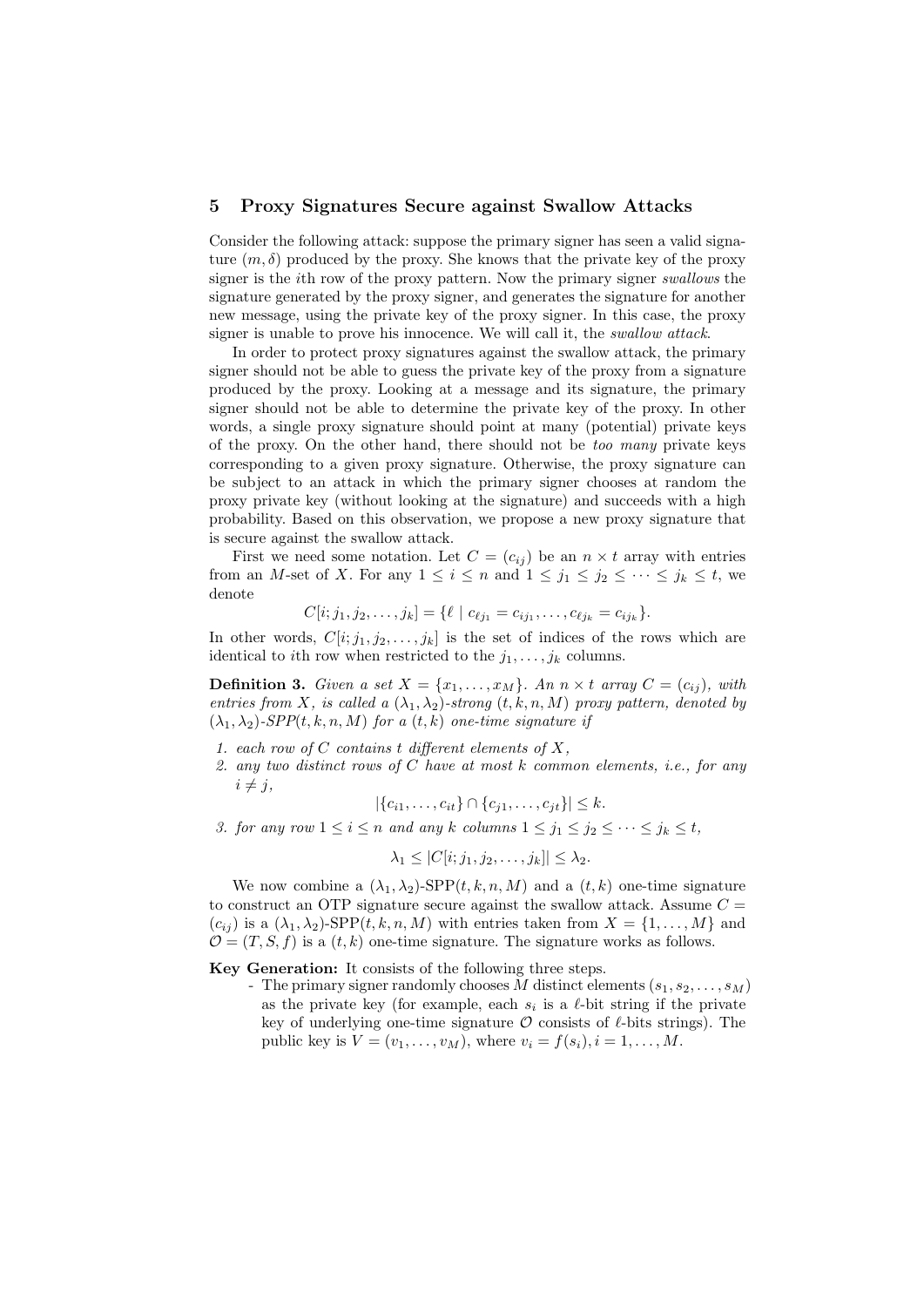- The primary and proxy signers execute an  $OT_t^M$  protocol. At the end of the protocol, the proxy signer learns a  $t$ -subset of  $X$  that is the *i*th row of C, i.e.,  $(s_{c_{i1}}, \ldots, s_{c_{it}})$ , as his private key, but nothing more. The primary signer has no information about the index i.
- The proxy singer applies f to  $(s_{c_{i1}},\ldots,s_{c_{it}})$  and checks the results by comparing them to the corresponding components of the public key V . If the check fails, the proxy aborts and complains.
- **Signing:** To sign a message m, the proxy signer computes  $S(m) = \{j_1, j_2, \ldots, j_k\}$ and  $C[i; j_1, \ldots, j_k]$ . Then he randomly chooses  $\ell \in C[i; j_1, \ldots, j_k]$ , and reveals  $\delta = \{(s_{c_{\ell j_1}}, \ldots, s_{c_{\ell j_k}}), \ell\}$  as the signature.
- **Verifying:** It follows the verification of the  $(t, k)$  one-time signature (applying to the  $\ell$ th row) in a straightforward manner.

Clearly, the unforgeability against the third party is the same as the underlying one-time signature scheme  $\mathcal{O}$ . Next we show that the scheme is secure against regular attacks and the swallow attacks from the primary signer.

**Lemma 1.** The probability that the primary signer succeeds in the regular attack (without seeing any signature) is at most  $\lambda_2/n$ .

Proof. In this attack, the primary signer generates a signature and later claims that it is generated by the proxy signer. She succeeds if the proxy signer fails to prove that he has not generated the signature. As the primary signer has no information about the index  $i$  chosen by the proxy signer, she may try to guess it. Assume that she has chosen the index  $j$ . For a message  $m$ , the primary signer computes  $S(m) = \{j_1, \ldots, j_k\}$  and reveals the signature  $\{s_{c_{jj_1}}, \ldots, s_{c_{jj_k}}, \ell\}$ , where  $\ell \in C[j; j_1, \ldots, j_k]$ . Note that if  $j \notin C[i; j_1, \ldots, j_k]$ , then the proxy can sign the message  $m$  using a different key from the *i*th row, which results in different signature of the primary signer. The primary signer succeeds if and only if  $j \in C[i; j_1, j_2, \ldots, j_k]$ . Since C is a  $(\lambda_1, \lambda_2)$ -SPP $(t, k+1, n, M)$ , we know that  $|C[i; j_1, \ldots, j_k]| \leq \lambda_2$  and the result follows.

Lemma 2. The probability that the primary signer succeeds in the swallow attack (having seen a signature) is at most  $\max\{1/\lambda_1, \lambda_2/n\}$ .

*Proof.* In this attack, the primary signer has seen a message/signature pair  $(m, \delta)$ generated by the proxy signer. Next she swallows the data and generates another message/signature pair  $(m', \delta')$ . She succeeds if the proxy signer fails to prove that there is a cheating from the primary signer. Suppose that the proxy signer has chosen the index i. For a signature  $(m, \delta)$  generated by the proxy signer, we may assume that  $\delta = \{(s_{c_{\ell j_1}}, \ldots, s_{c_{\ell j_k}}), \ell\}$ , where  $S(m) = \{j_1, \ldots, j_k\}$ and  $\ell \in C[i; j_1, \ldots, j_k]$ . Having seen the signature  $\delta$ , the primary signer knows that the secret index chosen by the proxy signer is one of the elements in  $C[\ell; j_1, \ldots, j_k]$ . One attack strategy from the primary signer is to randomly choose  $j \in C[\ell; j_1, \ldots, j_k]$  and use secret key from jth row to generate the signature  $(m', \delta')$ . She succeeds with probability  $1/|C[\ell; j_1, \ldots, j_k]|$  that  $j = i$ . If  $j \neq i$ , then the proxy signer can generate the signature for m', say  $\delta''$ . It can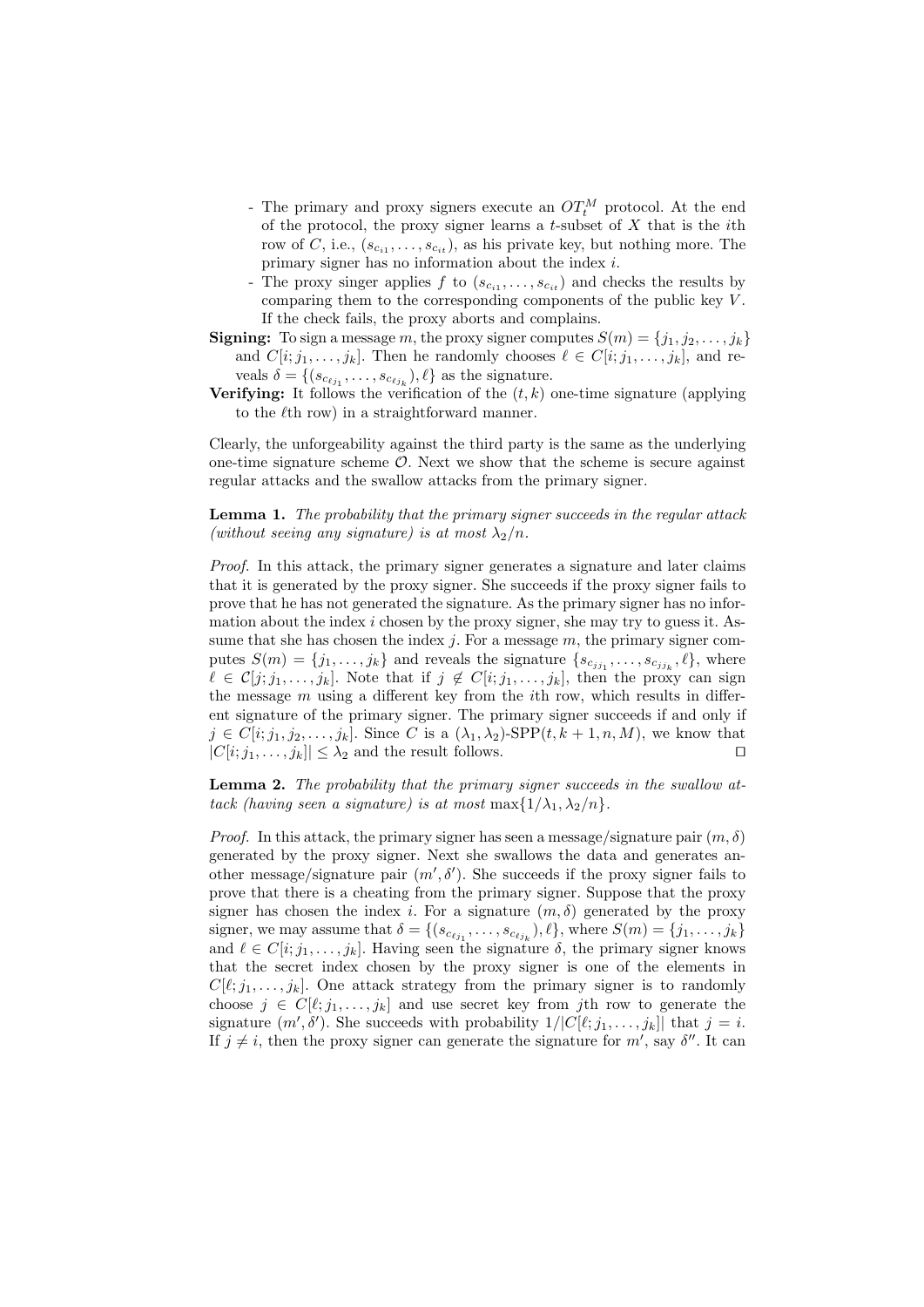be seen that  $\delta' \neq \delta''$ , which means that the proxy can create two signatures for the same message  $m'$  using two different row keys. This proves that the primary signer attempted to cheat. Another strategy for the primary signer is to choose  $j \notin C[\ell; j_1, \ldots, j_k]$ . In this case, she succeeds if and only if  $j \in C[i; j'_1, \ldots, j'_k]$ , where  $S(m') = \{j'_1, \ldots, j'_k\}$ . As in the proof of Lemma 1, the probability of a successful attack using this strategy is at most  $\lambda_2/n$ . Therefore, the overall success probability of the attack is bounded by  $\max\{1/\lambda_1, \lambda_2/n\}$ .

Previously, we have used polynomials over a finite field to construct a  $PP(t, k, \mathcal{L})$  $q^k, qt$ ). We will show that this construction can be extended for  $(q, q)$ -SPP $(t, k-1,$  $q^k, qt$ ).

**Theorem 4.** The polynomial construction for a  $PP(t, k, q^k, qt)$  given in Section 4 results in a  $(q, q)$ -SPP $(t, k - 1, q<sup>k</sup>, qt)$ .

*Proof.* We already know that the polynomial construction gives rise to a  $PP(t, k, q^k)$ , qt),  $C = (c_{ij})$ . To show that C is a  $(q, q)$ -SPP $(t, k - 1, q^k, qt)$ . We need to show that for any  $1 \leq i \leq q^k$  and  $1 \leq j_1 \leq j_2 \ldots, j_{k-1} \leq t$ , we have

$$
C[i; j_1, j_2, \ldots, j_{k-1}] = q.
$$

In other words, we need to show that for any  $k-1$  distinct elements  $a_{j_1}, \ldots, a_{j_{k-1}} \in$  $GF(q)$ , and any  $k-1$  elements  $\alpha_1, \ldots, \alpha_{k-1} \in GF(q)$ , there are exactly q polynomials g of degree at most  $k-1$  such that

$$
g(a_{i_1}) = \alpha_1, \dots, g(a_{i_{k-1}}) = \alpha_{k-1}.
$$
\n(1)

Indeed, choose  $a \in GF(q) \setminus \{a_{i_1}, \ldots, a_{i_{k-1}}\}$ , then a polynomial g satisfying (1) is uniquely determined by the value of  $g(a)$ , there are q different possible choices for  $g(a)$  which in turn give rise to q possible polynomial polynomials satisfying (1). This proves our desired result.  $\square$ 

It should be noted that constructions for strong proxy patterns can also be based on error-correcting codes. The argument follows the one developed in Section 4.3. However, it is not clear how the parameters  $\lambda_1, \lambda_2$  are related to the parameters of the codes. We believe that it is an interesting problem for further research.

## 6 Conclusions

In this work, we have studied one-time proxy signature schemes. Unlike other existing one-time proxy signature scheme that are constructed using public-key cryptography, we have proposed one-time proxy signatures based on one-way functions. These signatures preserve the basic functionalities and properties of one-time signatures (including their fast generation and verification) but also allow the primary signer to delegate the power of signing to a chosen proxy.

The one-time proxy signatures permit full delegation for which potential verifiers are not able to distinguish primary signers from proxy. However, in case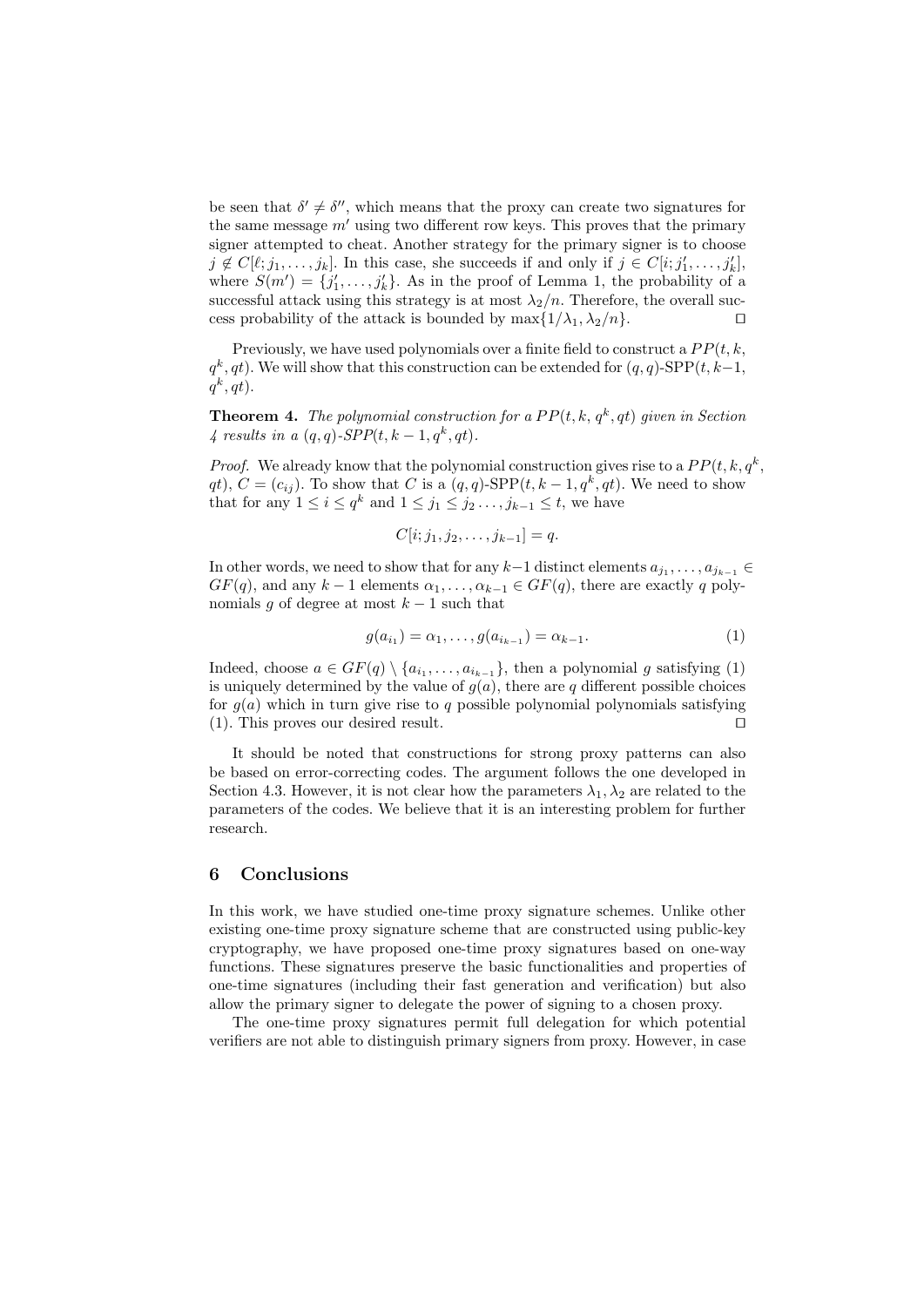of a dispute between the signers about the authorship of a signature, a trusted authority is able to run an algorithm to resolve the dispute. The algorithm asks the proxy to re-generate a signature for the disputed message. If the proxy is able to produce a signature different from the disputed one, then the true signer of the signature is the primary signer. Otherwise, the proxy has generated the signature.

One-time proxy signatures can be especially useful where there is a need for fast generation and verification together with a need to share power of signing. Applications may include authentication of streams of packets in a distributed environment with mirror servers generating proxy signatures.

Our approach is based on a combination of certain type of existing one-time signature with some combinatorial objects. While the former can be optimised using the known techniques in the literature, the latter are new combinatorial objects we introduce in this paper and so are of independent interest. In particular, the structures of strong proxy patterns are far from clear, and providing efficient constructions for them is an interesting research problem.

#### Acknowledgement

The work was in part supported by Australian Research Council Discovery grants DP0345366 and DP0344444.

### References

- 1. M. Abdalla and L. Reyzin. A new forward-secure digital signature scheme, Advances in Cryptology – Asiacrypt'00, LNCS, 1976(2000), 116-129.
- 2. J. N. E. Bos and D. Chaum. Provably unforgeable signature, Advances in Cryptology  $-$  Crypto'92, LNCS, **740**(1993), 1-14.
- 3. M. Bellare and S. Micali. How to sign given any trapdoor function. Journal of Cryptology, 39(1992), 214-233.
- 4. D. Bleichenbacher and U. Maurer. Directed acyclic graphs, one-way functions and digital signatures, Advances in Cryptology – Crypto'94, LNCS,  $839(1994)$ , 75-82.
- 5. D. Bleichenbacher and U. Maurer. On the efficiency of one-time digital signatures, Advances in Cryptology – Asiacrypt'96, LNCS,  $1163(1996)$ , 145-158.
- 6. D. Bleichenbacher and U. Maurer. Optimal tree-based one-time digital signature schemes, STACS'96, LNCS, 1046(1996), 363-374.
- 7. C. Dwork and M. Naor. An efficient existentially unforgeable signature scheme and its applications, Advances in Cryptology – Crypto'94, LNCS, 839(1994), 234-246.
- 8. G. Di Crescenzo, T. Malkin and R. Ostrovsky. Single database private information retrieval implies oblivious transfer, Advances in Cryptology - Eurocrypt'00, LNCS, 2000, 122-138.
- 9. S. Even, O. Goldreich and S. Micali. On-line/off-line digital signatures, Journal of Cryptology, 9(1996), 35-67.
- 10. T. ElGamal. A public key cryptosystem and a signature scheme based on discrete logarithms, IEEE Transactions on Information Theory. **31**(1985), 469-472.
- 11. S. Goldwasser, S. Micali and R. Rivest. A digital signature scheme secure against adaptive chosen-message attacks. SIAM Journal on Computing, 17(1988), 281-308.